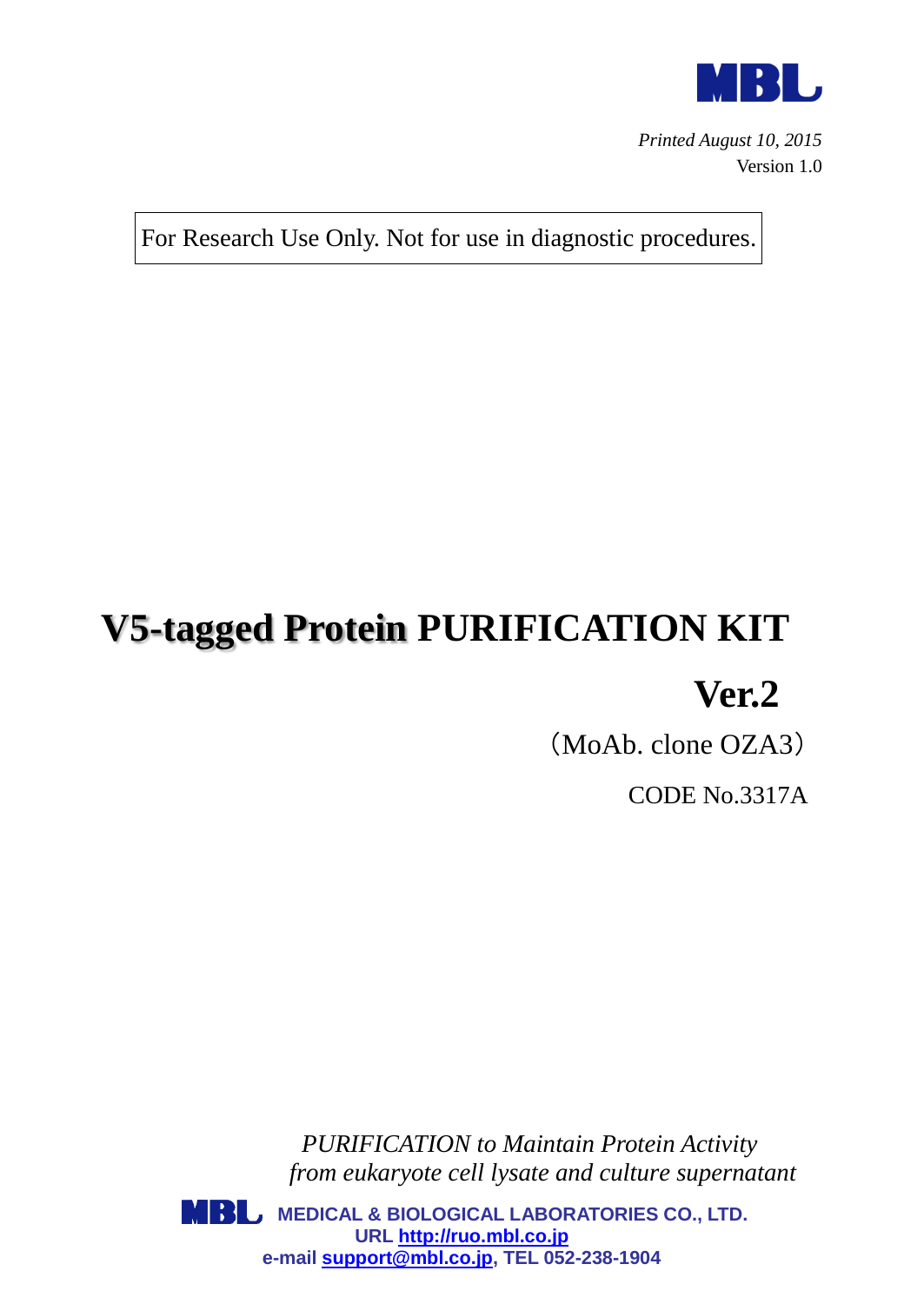#### **Product Description**

The ability to isolate and study a purified protein lies at the heart of modern biochemistry. Researchers in many fields require highly purified, active proteins for studies involving signaling pathways, enzymology, receptor binding, DNA binding, post-transcriptional modifications, and much more. Thus, choosing a method of purification is an important aspect in maintaining protein structure and function.

Recombinant tagged protein purification methods and kits are now widely recognized. The V5 epitope tag, GKPIPNPLLGLDST, is derived from the P/V proteins of paramyxovirus SV5. This V5-tag is also commonly used in such as mammalian and insect cell expression vectors.

MBL's V5-tagged Protein PURIFICATION KIT Ver.2 is designed for the isolation of V5-tagged protein from cell culture supernatants containing serum and cell lysate under neutral pH condition. Severe conditions such as acidic or alkaline elution denature protein structure. However, a neutral pH elution can preserve protein activity and native conformation. MBL has developed the Anti-V5-tag Beads to purify V5-tagged proteins quickly and efficiently. As the Beads can be used at neutral pH, the purified proteins can maintain the activity and conformation. The elution of V5-tagged proteins from the Beads is achieved by the addition of the V5 peptide. As the V5 peptide competes with V5-tagged proteins on the Beads, the purified proteins do not lose the protein activity. The simple procedures of this kit have been optimized by using a Spin Column resulting in high efficiency.

#### **Kit Components**

Components are sufficient for conducting 2 times purifications of V5-tagged protein.

| 1. Anti-V5-tag Beads      | 25% slurry: 12.5 $\mu$ L beads in 50 $\mu$ L total volume in PBS with 0.09% |
|---------------------------|-----------------------------------------------------------------------------|
|                           | sodium azide as preservative                                                |
| <b>2. Elution Peptide</b> | V5 peptide, 200 µg in 100 µL PBS after reconstitution                       |
| 3. Spin Columns Sets      | 2 columns with pre-inserted bottom plugs and top caps                       |
| 4. Wash Concentrate       | 10x concentrate, 1 mL                                                       |

#### **Storage**

Store for up to 1 year from date of receipt at 2-8ºC. Do not freeze.

#### **Product Capacity**

The purification capacity of the Anti-V5-tag Beads varies depending upon the V5-tagged protein. For examples, 5  $\mu$ L of Anti-V5-tag Beads (20  $\mu$ L slurry) bound 8.2  $\mu$ g of a V5-tagged protein (32  $kDa$ ) and eluted 6.3  $\mu$ g of purified protein.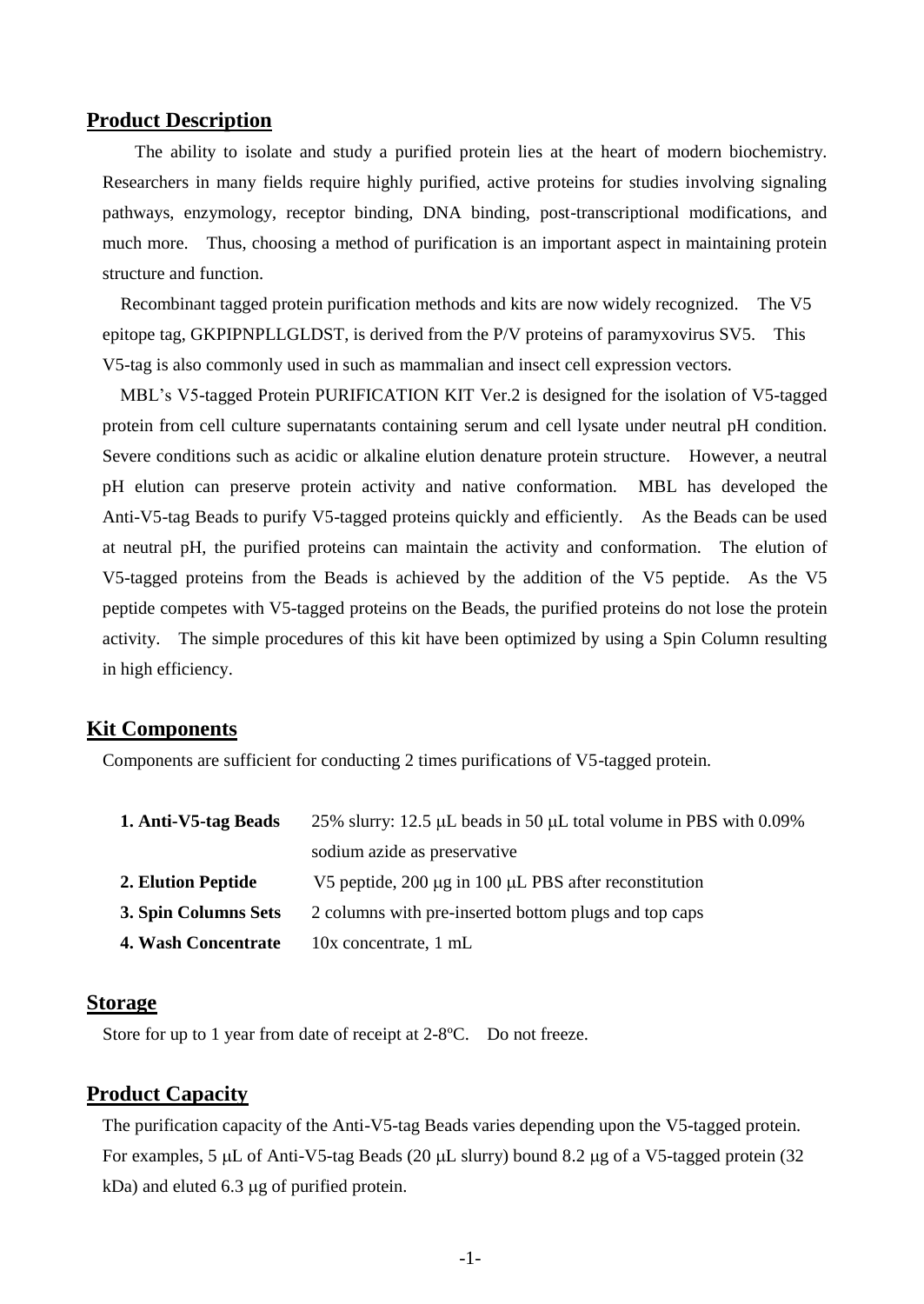## **Materials Required but not Provided**

- 1. Microcentrifuge capable of 15,000 x g
- 2. Sampling tube (1.5 mL)
- 3. End-over-end rotator
- 4. PBS
- 5. Lysis buffer

Suitable Lysis buffer varies with cell type.

**Note**: see Additional Information

Homemade Lysis buffer

|           | 20-50 mM Tris-HCl, pH 7.5 or HEPES-KOH, pH 7.5 |
|-----------|------------------------------------------------|
| 50-250 mM | NaCl.                                          |
|           | 5 mM EDTA                                      |
| $1\%$     | $NP-40$ or Triton $X-100$                      |
|           | if necessary add Protease Inhibitor Cocktail   |
|           | (e.g. SIGMA code P8340, PIERCE code 78415).    |

## **Protocols**

The following protocols are for the isolation of V5-tagged proteins produced in a 100-mm cell culture dish. The expression level of the V5-tagged protein may vary. If necessary, adjust the volume of Anti-V5-tag Beads and Elution Peptide Solution proportionally.

## **Material Preparation**

1. Wash Solution

 Dilute Wash Concentrate with 9 times its volume of distilled water. (e.g. Dilute 0.1 mL of Wash Concentrate with 0.9 mL of distilled water.) For each Spin Column, prepare 1 mL of Wash Solution.

#### 2. Elution Peptide Solution

Reconstitute the Elution Peptide with 100  $\mu$ L of distilled water. If you want to store the reconstituted Elution Peptide, prepare appropriate aliquots (e.g.  $45 \mu L \times 2$  tubes) and store at -20 $^{\circ}$ C. Repeated freezing and thawing is not recommended.

## **Procedure Summary (Purification from mammalian cultured cell lysate)**

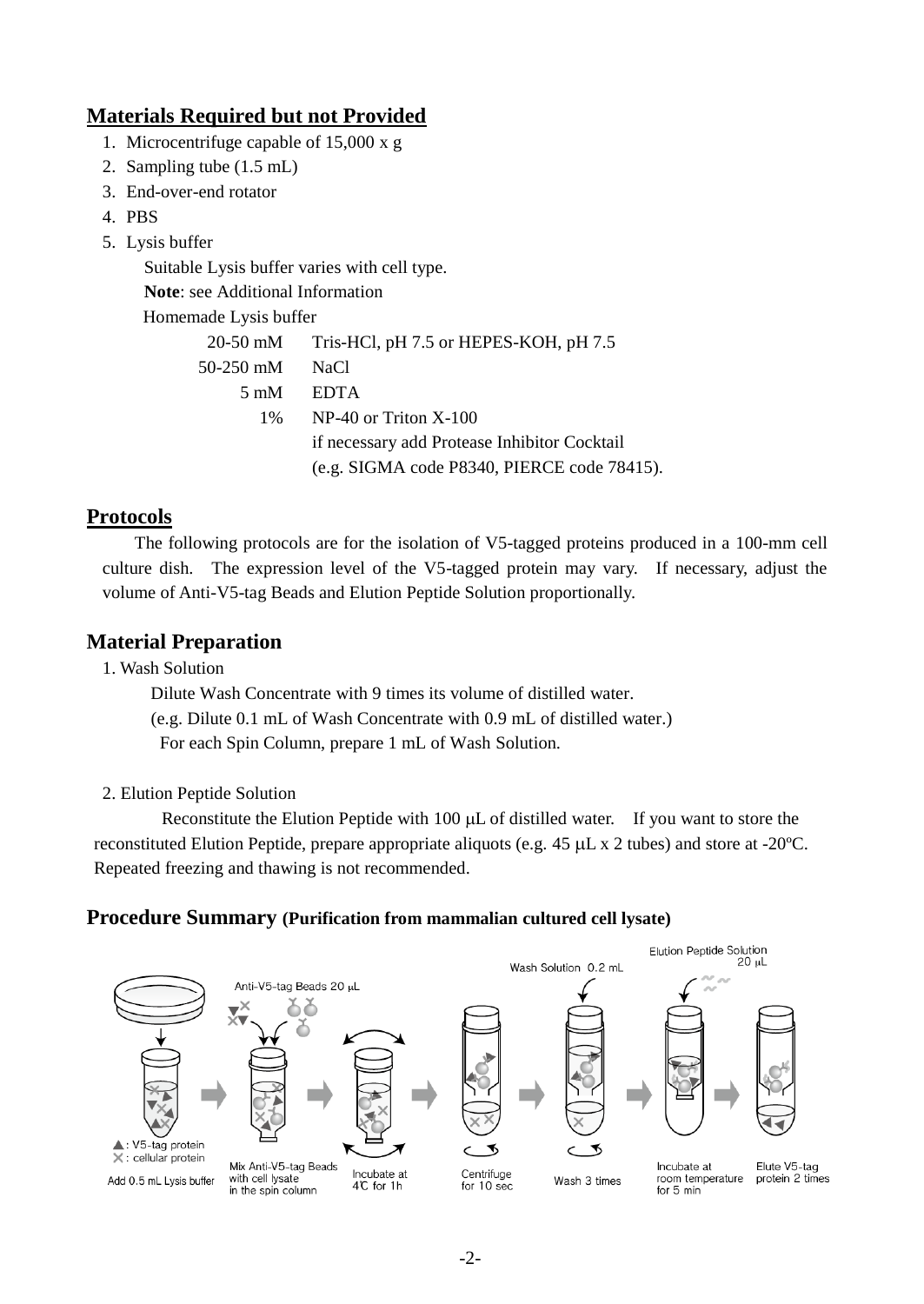## **A. Purification from mammalian cultured cell lysate**

#### **(V5-tagged protein is not secreted from the cells)**

#### **(Lysis of Mammalian or Insect Cells)**

- 1. Detach the cells from the culture dish if necessary, and collect the cell suspension into the centrifuge tube.
- 2. Centrifuge the cell suspension at 400 x g for 5 minutes to pellet the cells. Carefully remove and discard the supernatant.
- 3. Wash cells by resuspending the cell pellet in ice-cold PBS.
- 4. Centrifuge the cell suspension at 400 x g for 5 minutes to pellet the cells. Carefully remove and discard the supernatant.
- 5. Add 0.5 mL of Lysis buffer to the cell pellet and vortex.
- 6. Sonicate the sample for 15 seconds.
- 7. Incubate the sample for 15 minutes on ice.
- 8. Remove cell debris by centrifugation at 15,000 x g for 5 minutes at 4ºC.

#### **(Purification of V5-tagged Protein)**

- 9. Transfer the 0.5 mL of cell lysate (supernatant from step 8) to the Spin Column.
- 10. Resuspend the Anti-V5-tag Beads by tapping and inverting the vial several times immediately before dispending. Don't vortex.
- 11. Dispense 20  $\mu$ L of Anti-V5-tag Beads suspension (5  $\mu$ L Beads) into the Spin Column. Screw on the cap.
- 12. Incubate with gentle end-over-end mixing for 1 hour at 4ºC. If the Spin Column does not fit your end-over-end rotator, put it in a suitable tube (e.g. 15 mL centrifuge tube) that fits your end-over-end rotator.
- 13. Loosen the top cap on the column. Remove the bottom plug. Don't discard the bottom plug. Place the Spin Column in a sampling tube. Centrifuge for 10 seconds. Discard the flow-through (or save for future analysis).
- 14. Take off the top cap. Keep the bottom plug off. Place the Spin Column in a sampling tube.
- 15. Add 0.2 mL of Wash Solution to each column. It is not necessary to stir the Spin Column. Centrifuge for 10 seconds. Discard the flow-through. Repeat this step two additional times.
- 16. Place the Spin Column in a new sampling tube.
- 17. For the first elution, screw the bottom plug on tightly. Add 20 µL Elution Peptide Solution to the Anti-V5-tag Beads, then screw the top cap on tightly. Tap the tube gently several times. Incubate for **5 minutes** at room temperature. Remove the top cap and bottom plug. Centrifuge for 10 seconds.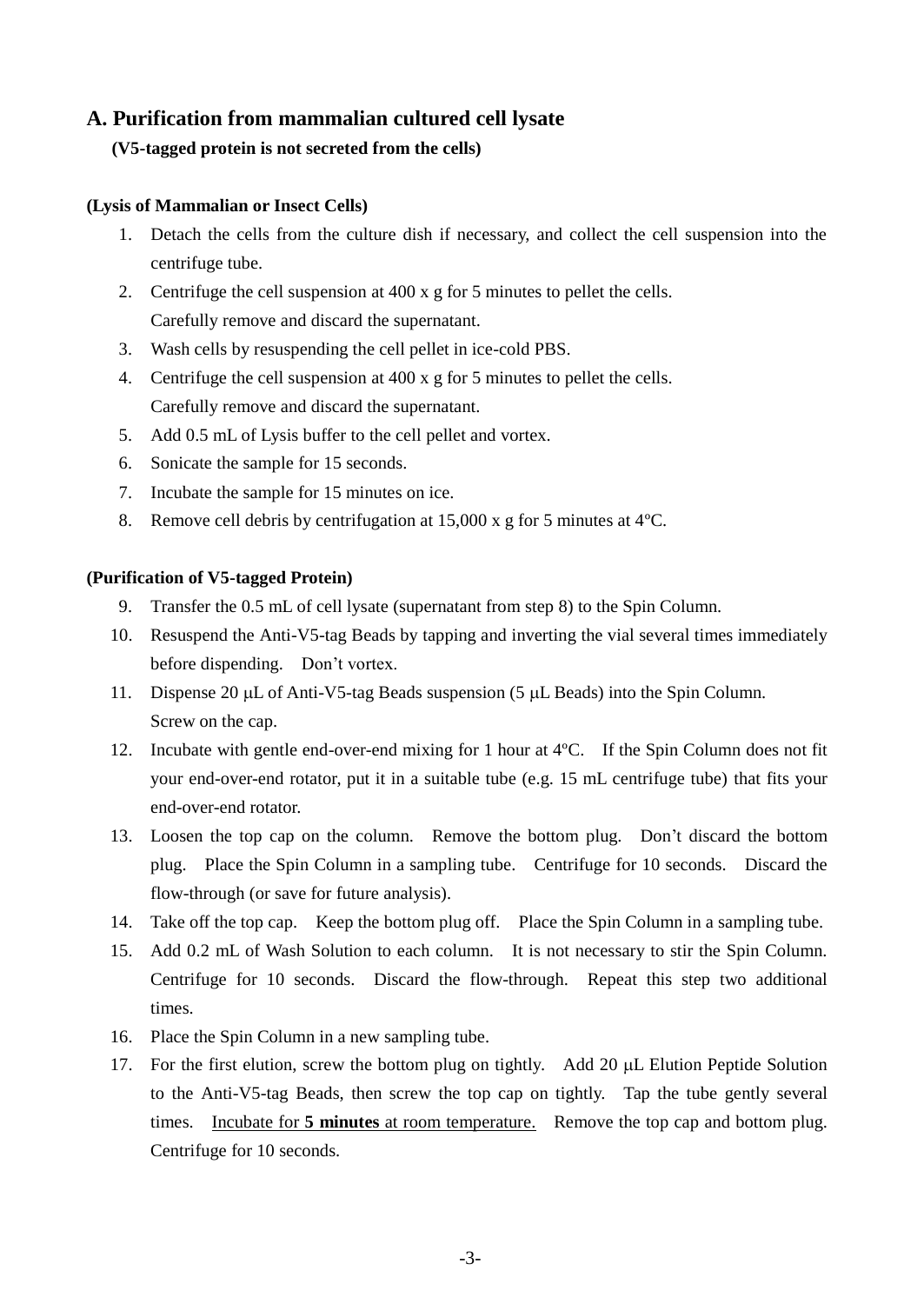18. For the second elution, it is not necessary to place the bottom plugs and top cap on the Spin Column. Add 20  $\mu$ L Elution Peptide Solution to the Anti-V5-tag Beads, then tap the tube gently several times. Incubate for **1 minute** at room temperature. Centrifuge for 10 seconds.

The two eluates (step 17 and 18) may be pooled in one sampling tube.

#### **B. Purification from culture supernatant**

#### **(V5-tagged protein is secreted into the culture supernatant)**

- 1. Collect the culture supernatant from the cell culture dish into a 15 mL centrifuge tube.
- 2. Centrifuge at 400 x g for 5 minutes to remove cell debris.
- 3. Transfer the supernatant to a new 15 mL centrifuge tube.
- 4. Resuspend the Anti-V5-tag Beads by tapping and inverting the vial several times immediately before dispending. Don't vortex.
- 5. Dispense 20  $\mu$ L Anti-V5-tag Beads suspension (5  $\mu$ L beads) into the 15 mL centrifuge tube with culture supernatant. Screw on the cap.
- 6. Incubate with gentle end-over-end mixing for 1 hour at 4ºC.
- 7. Centrifuge at 400 x g for 5 minutes. Discard the supernatant (or save for future analysis), but leave  $100-400 \mu L$  supernatant above the Anti-V5-tag Beads.
- 8. Resuspend the Anti-V5-tag Beads in the 100-400 µL supernatant by pipetting up and down several times.
- 9. Transfer the resuspended Anti-V5-tag Beads in  $100-400 \mu L$  supernatant to the Spin Column.
- 10. Keep the top cap off. Remove the bottom plug. Don't discard the bottom plug. Place the Spin Column in a sampling tube. Centrifuge for 10 seconds. Discard the flow-through (or save for future analysis). Keep the bottom plug off. Place the Spin Column in a sampling tube.
- 11. Add 0.2 mL of Wash Solution to each column. It is not necessary to stir the Spin Column. Centrifuge for 10 seconds. Discard the flow-through. Repeat this step two additional times.
- 12. Place the Spin Column in a new sampling tube.
- 13. For the first elution, screw the bottom plug on tightly. Add 20 µL Elution Peptide Solution to the Anti-V5-tag Beads, then screw the top cap on tightly. Tap the tube gently several times. Incubate for **5 minutes** at room temperature. Remove the top cap and bottom plug. Centrifuge for 10 seconds.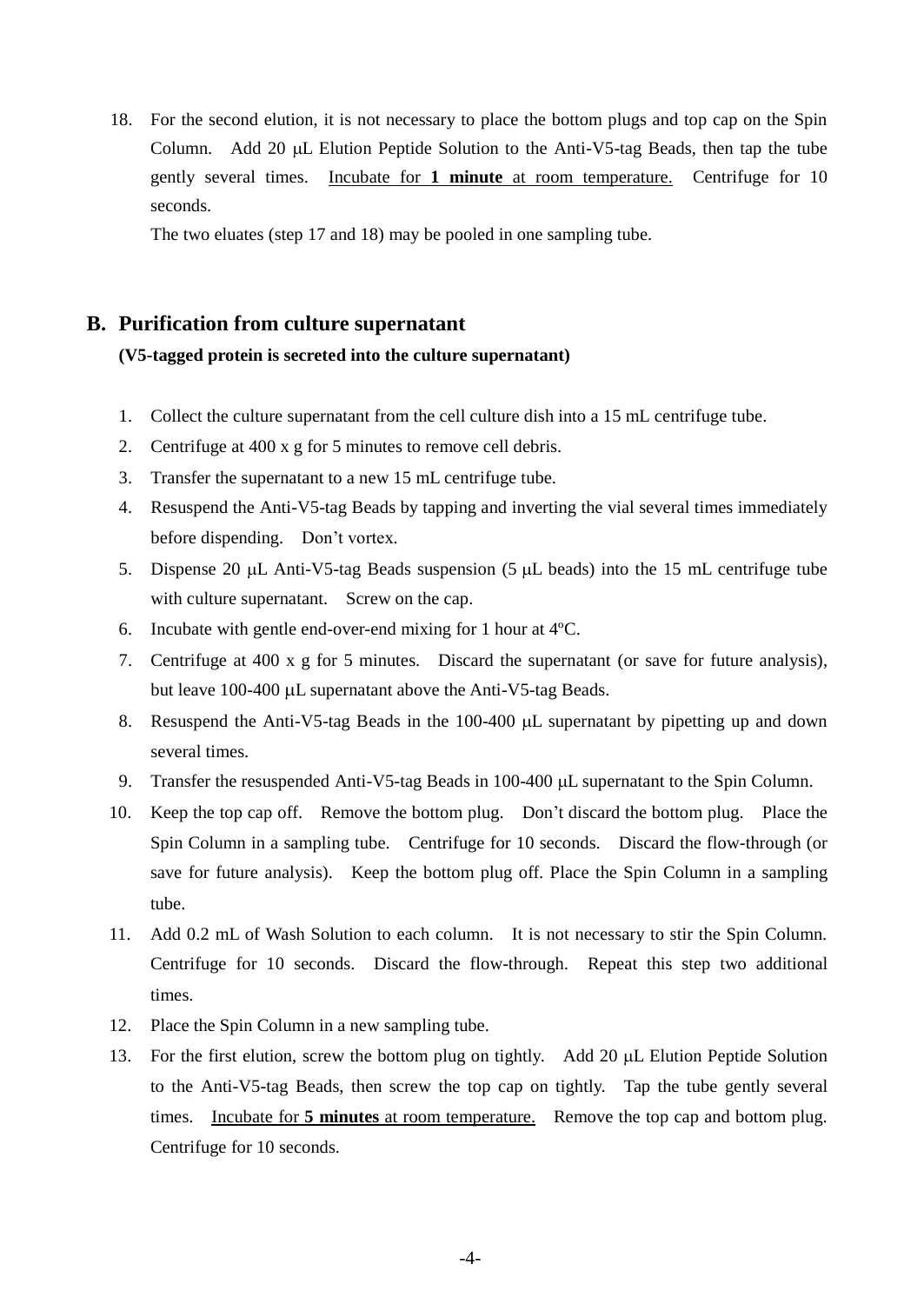14. For the second elution, it is not necessary to place the bottom plugs and top cap on the Spin Column. Add 20 µL Elution Peptide Solution to the Anti-V5-tag Beads, then tap the tube gently several times. Incubate for **1 minute** at room temperature. Centrifuge for 10 seconds. The two eluates (step 13 and 14) may be pooled in one sampling tube.

(**Note**: Steps 11-14 of this protocol are identical to steps 15-18 of the first protocol.)

## **Related Products:**

| 3317     | V5-tagged Protein Purification Kit Ver.2                        | 20 purifications                 |
|----------|-----------------------------------------------------------------|----------------------------------|
| 3318     | V5-tagged Protein Purification Gel Ver.2                        | $1$ mL x $1$                     |
| 3315-205 | V5-tag peptide                                                  | $2$ mg x 5                       |
| 3305A    | c-Myc-tagged Protein Mild Purification Kit ver.2                | 2 purifications                  |
| 3305     | c-Myc-tagged Protein Mild Purification Kit ver.2                | 20 purifications                 |
| 3306     | c-Myc-tagged Protein Mild Purification Gel with Elution Peptide |                                  |
|          |                                                                 | Gel: 1 mL x 1, Peptide: 1 mg x 5 |
| 3300-205 | c-Myc-tag peptide                                               | $1 \text{ mg} x 5$               |
| 3306K    | c-Myc-tagged Protein PURIFICATION CARTRIDGE                     | $1$ mL $x$ $1$                   |
| 3310A    | His-tagged Protein Purification Kit                             | 2 purifications                  |
| 3310     | His-tagged Protein Purification Kit                             | 20 purifications                 |
| 3311     | His-tagged Protein Purification Gel with Elution Peptide        |                                  |
|          |                                                                 | Gel: 1 mL x 1, Peptide: 2 mg x 5 |
| 3310-205 | His-tag peptide                                                 | $2$ mg x 5                       |
| 3320A    | HA-tagged Protein Purification Kit                              | 2 purifications                  |
| 3320     | HA-tagged Protein Purification Kit                              | 20 purifications                 |
| 3321     | HA-tagged Protein Purification Gel                              | $1 \text{ mL}$                   |
| 3320-205 | HA-tag peptide                                                  | $2$ mg x 5                       |
| 3325A    | DDDDK-tagged Protein Purification Kit                           | 2 purifications                  |
| 3325     | DDDDK-tagged Protein Purification Kit                           | 20 purifications                 |
| 3326     | DDDDK-tagged Protein Purification Gel with Elution Peptide      |                                  |
|          |                                                                 | Gel: 1 mL x 1, Peptide: 1 mg x 5 |
| 3328     | DDDDK-tagged Protein Purification Gel                           | 5mLx1                            |
| 3325-205 | DDDDK-tag peptide                                               | $1 \text{ mg} x 5$               |
| 3326K    | DDDDK-tagged Protein PURIFICATION CARTRIDGE                     | 1 mL x 1                         |
| M215-3   | Anti-V5-tag mAb (OZA3)                                          |                                  |
| M215-7   | Anti-V5-tag mAb-HRP-DirecT (OZA3)                               |                                  |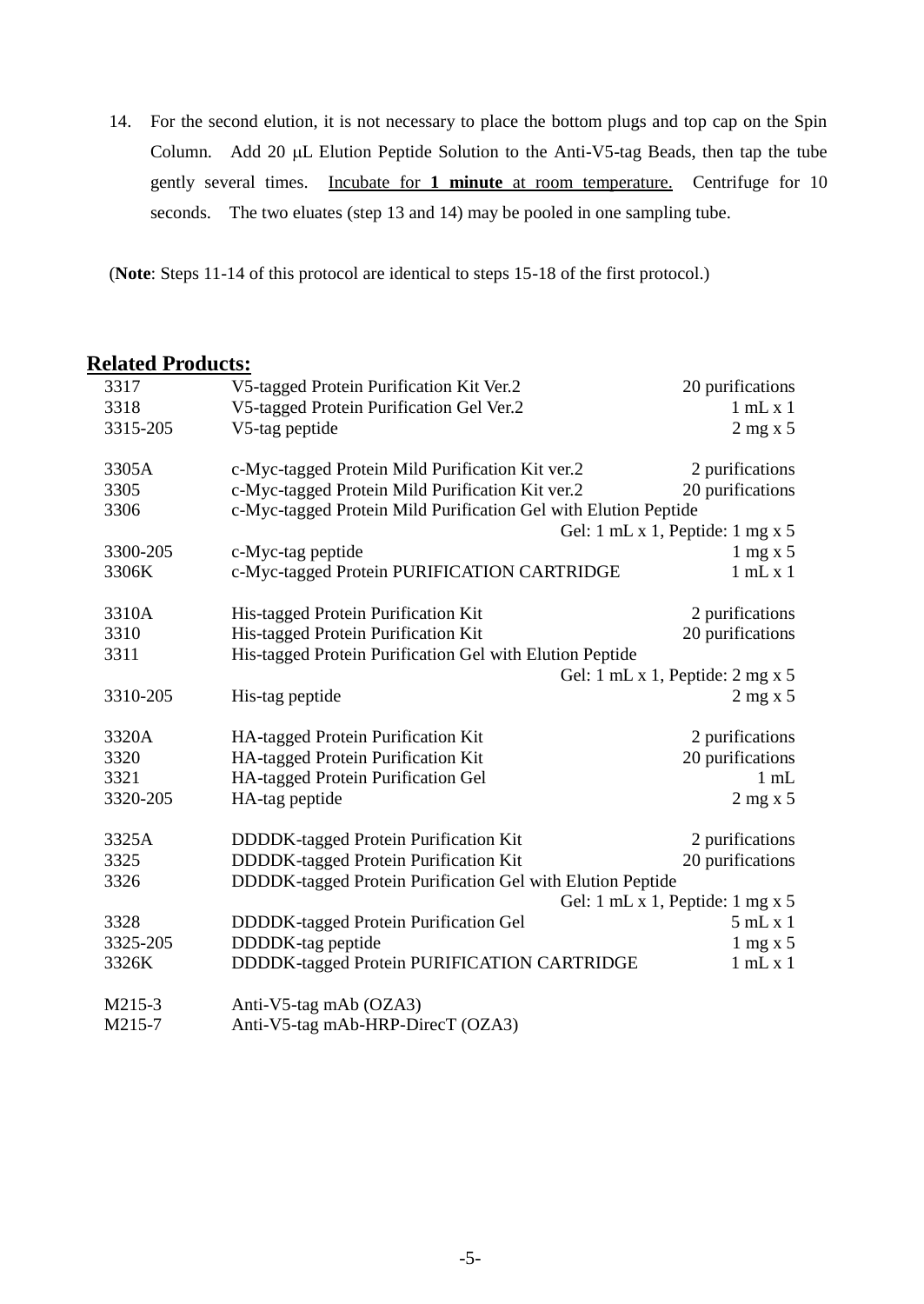## **Example of Purification Results 1**

**Purification of C-terminus V5-tagged TPO protein from culture supernatant**



SDS-PAGE (Coomassie Brilliant Blue Staining)

Stable transfectant of *Drosophila melanogaster* Schneider No. 2 cells expressing C-terminus V5-tagged TPO protein were cultured for 3 days in Shields and Sang M3 Insect medium containing 10% Fetal bovine serum. C-terminus V5-tagged TPO protein was purified from 1 mL of cultured medium according to the preceding protocol B. For comparison, elution was carried out not only with peptide solution but also with acid solution and alkaline solution. Each purification was conducted with the same amount of Anti-V5-tag Beads (5  $\mu$ L) and the same amount of elution solution (20  $\mu$ L x 2 times and then pooled).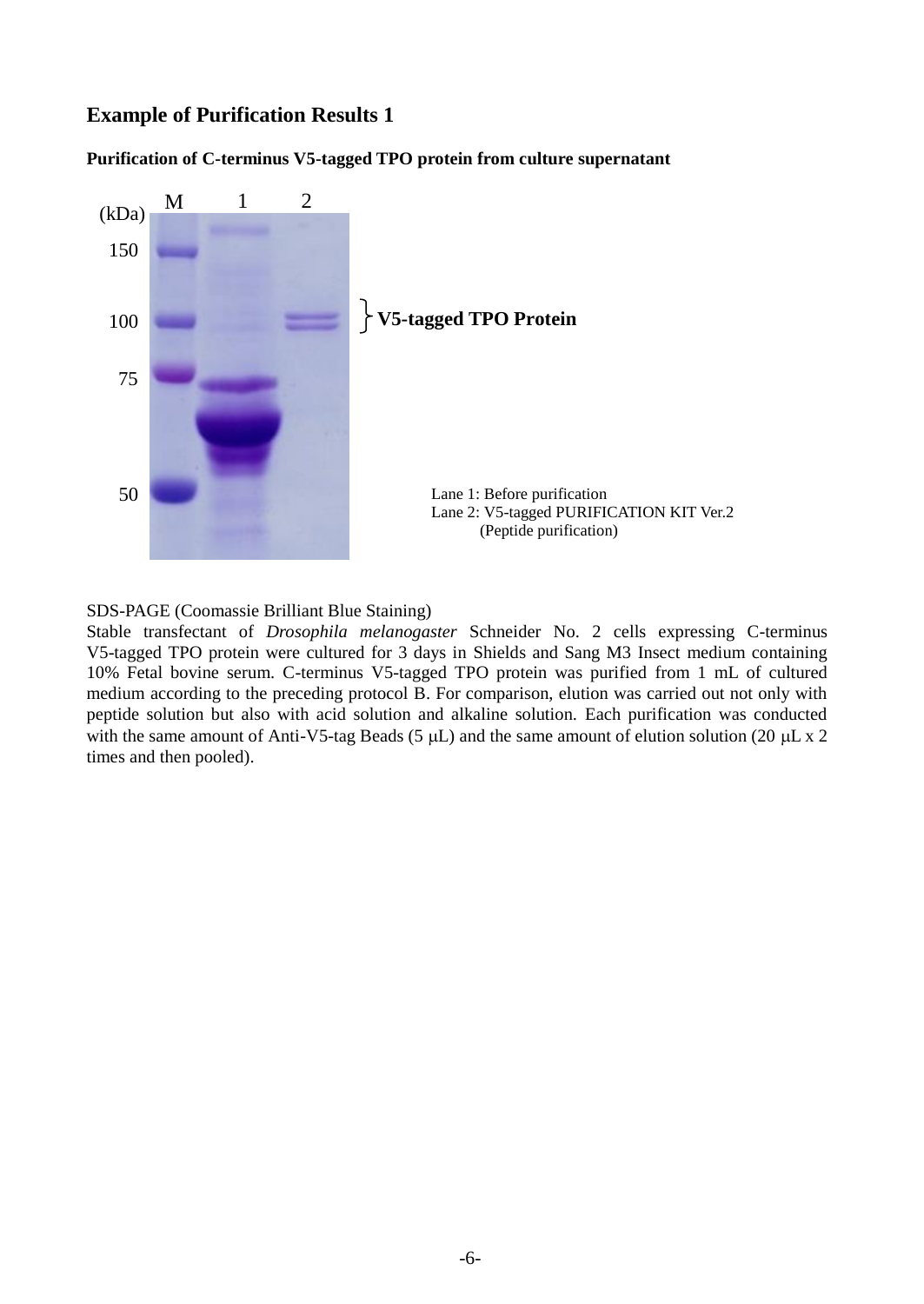## **Example of Purification Results 2**

#### **Purification and enzymatic activity of N-terminus V5-tagged -galactosidase**



SDS-PAGE (Coomassie Brilliant Blue Staining) & X-gal staining

Human embryonic kidney cells (293T) were transfected with pcDNA-V5-8-galactosidase and cultured for 60 hours. Cells were then lysed in the Lysis buffer (1 mL/100-mm dish) and purified according to the preceding protocol A. For comparison, elution was carried out not only with peptide solution but also with acid solution and alkaline solution. Each purification was conducted with the same amount of Anti-V5-tag Beads (5  $\mu$ L) and the same amount of elution solution (20  $\mu$ L x 2 times and then pooled).

Elution Peptide Solution: neutral pH

 0.1 M Glycine-HCl: pH 3.0 (Neutralize the elution immediately with 1 M Tris-HCl, pH 8.0) (Acid elution solution)

 $0.1$  M NH<sub>3</sub>: pH 11.3 (Neutralize the elution immediately with 1 N acetic acid) (Alkali elution solution)

Enzymatic activity of each purified proteins was performed using standard X-gal staining method.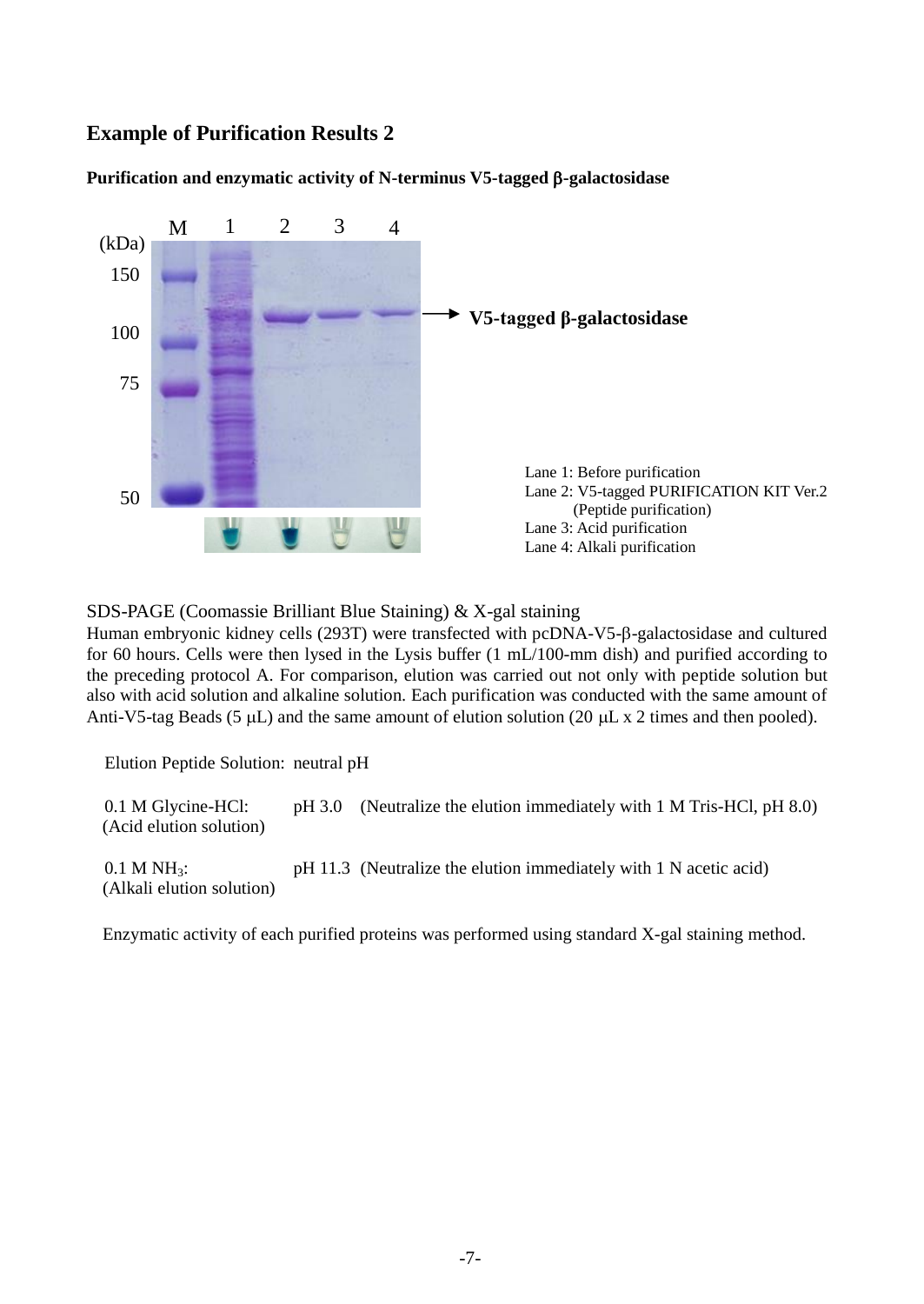## **Additional Information**

Several reagents were examined whether or not they were suitable for use with the V5-tagged Protein PURIFICATION KIT Ver.2. For example, RIPA buffer could be used for preparation of cell lysate. The results are listed below.

| <b>Chaotropic agents</b> |                             |                 |            |
|--------------------------|-----------------------------|-----------------|------------|
|                          | Urea                        | 1 <sub>M</sub>  | Yes        |
|                          | <b>Guanidine-HCl</b>        | 1 <sub>M</sub>  | <b>Yes</b> |
| <b>Reducing agents</b>   |                             |                 |            |
|                          | <b>DTT</b>                  | $10 \text{ mM}$ | <b>Yes</b> |
|                          | 2-Mercaptoethanol           | 10 mM           | <b>Yes</b> |
| <b>Surfactants</b>       |                             |                 |            |
| <b>Nonionic</b>          | Tween-20                    | 5%              | Yes        |
|                          | <b>Triton X-100</b>         | 5%              | Yes        |
|                          | $NP-40$                     | $1\%$           | Yes        |
|                          | <b>Digitonin</b>            | $1\%$           | <b>Yes</b> |
|                          | $n-Octyl-\beta-D-gulcoside$ | $1\%$           | Yes        |
| Zwitte rionic            | <b>CHAPS</b>                | $1\%$           | Yes        |
|                          | <b>CHAPSO</b>               | $1\%$           | Yes        |
| <b>Anionic</b>           | <b>SDS</b>                  | 0.1%            | <b>Yes</b> |
|                          | <b>Sodium Deoxycholate</b>  | 0.5%            | <b>Yes</b> |
| Others                   |                             |                 |            |
|                          | <b>NaCl</b>                 | 1 <sub>M</sub>  | <b>Yes</b> |
|                          | <b>Glycerol</b>             | 10%             | Yes        |
|                          | <b>EDTA</b>                 | 10 mM           | Yes        |
|                          |                             |                 |            |

These reagents can be used in the Lysis buffer for this kit, up to the indicated concentration.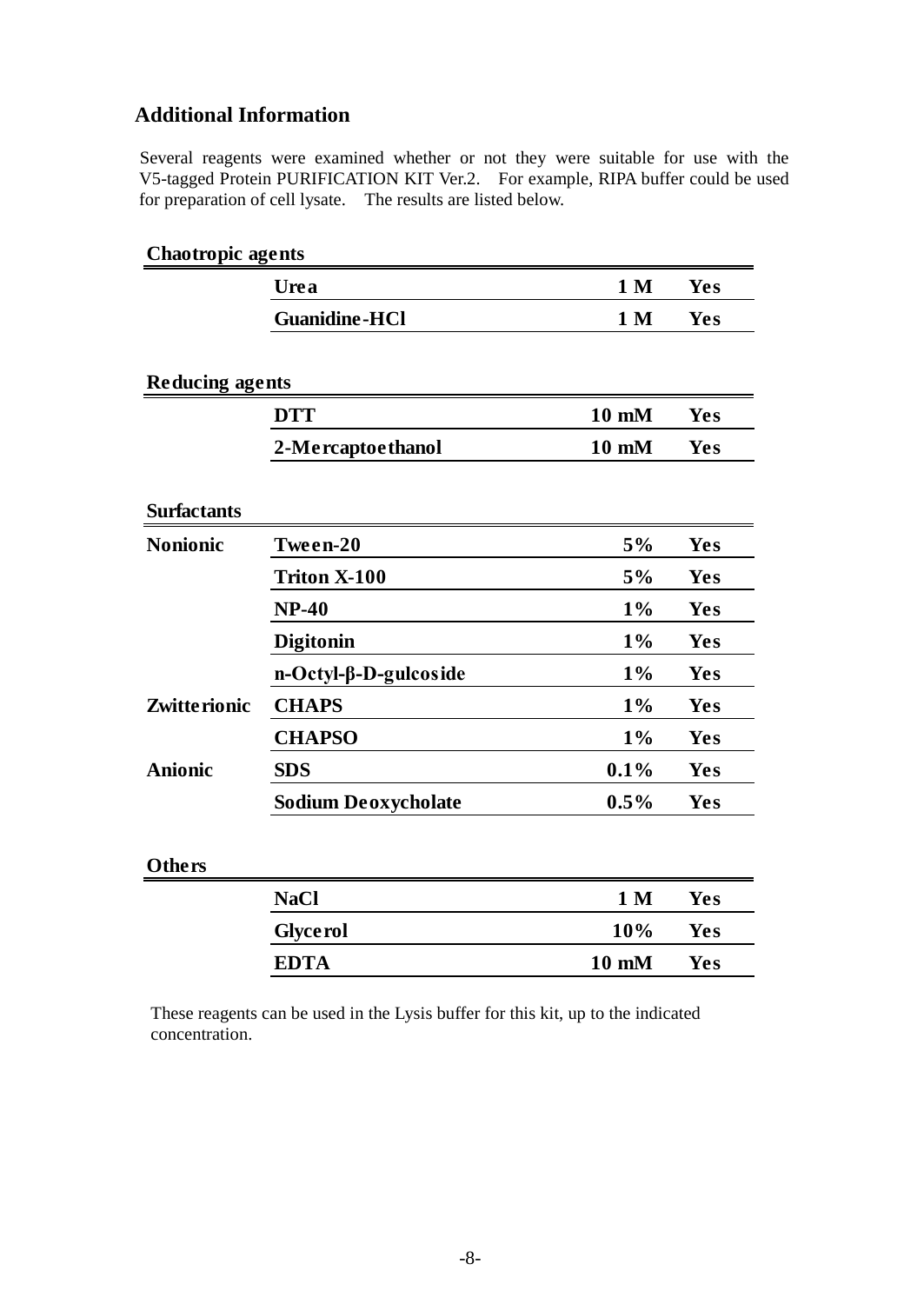#### はじめに

さまざまな研究分野で、活性のあるタンパク質、構造を保ったタンパク質を精製することは大変重要 です。活性や構造を保ったままでタンパク質を精製するためには、酸、アルカリなどの過酷な条件下で はなく、中性条件下で精製できることが理想です。このキットは、有血清培養上清中や哺乳動物細胞内 に強制発現させた V5-tag 融合タンパク質(以下 V5-tag タンパク質)を中性条件下で、スピンカラムを 使い簡便に精製可能にしたキットです。

V5-tag はパラミクソウイルス SV5 の P/V タンパク由来の 14 アミノ酸配列(GKPIPNPLLGLDST)で、 哺乳動物細胞や、昆虫細胞の発現ベクターによく使用されています。

本キットには V5-tag を特異的に認識する抗 V5-tag 抗体が結合した抗 V5-tag ビーズを使用しています。 マイクロスピンカラム内で V5-tag タンパク質を含む溶液と抗 V5-tag ビーズを混合します。インキュベ ーション後の洗浄で V5-tag タンパク質以外を洗い流します。その後、抗 V5-tag ビーズに過剰量の V5 ペ プチドを含む溶液を加えることで、V5-tag タンパク質と V5 ペプチドの競合を生じさせ、抗 V5-tag ビー ズから V5-tag タンパク質を解離させて回収します。

#### キット構成

哺乳動物細胞などに発現させた V5-tag タンパク質を 2 回分精製するための試薬類が含まれます。

| 1. Anti-V5-tag Beads | 50 μL (25%スラリー:保存剤として0.09%のアジ化ナトリウムを |
|----------------------|--------------------------------------|
|                      | 含有する PBS に 12.5 μL のビーズが入っています。)     |
| 2. Elution Peptide   | V5 ペプチド, 200 µg (凍結乾燥品)              |
| 3. Spin Columns Sets | カラム2個とキャップ2個                         |
| 4. Wash Concentrate  | 1 mL (10 倍濃縮品)                       |

#### 保存

製品有効期限は、出荷後 1 年間です。2~8 ºC で保存して下さい。凍結は避けて下さい。

#### 精製のキャパシティー

精製のキャパシティーは V5-tag タンパク質の種類によって異なります。 32 kDa の V5-tag タンパク質 10 µg を精製した例では 20 µL の抗 V5-tag ビーズ (25%スラリー) を用いて、 6.3 µg の V5-tag タンパク質を回収することができました。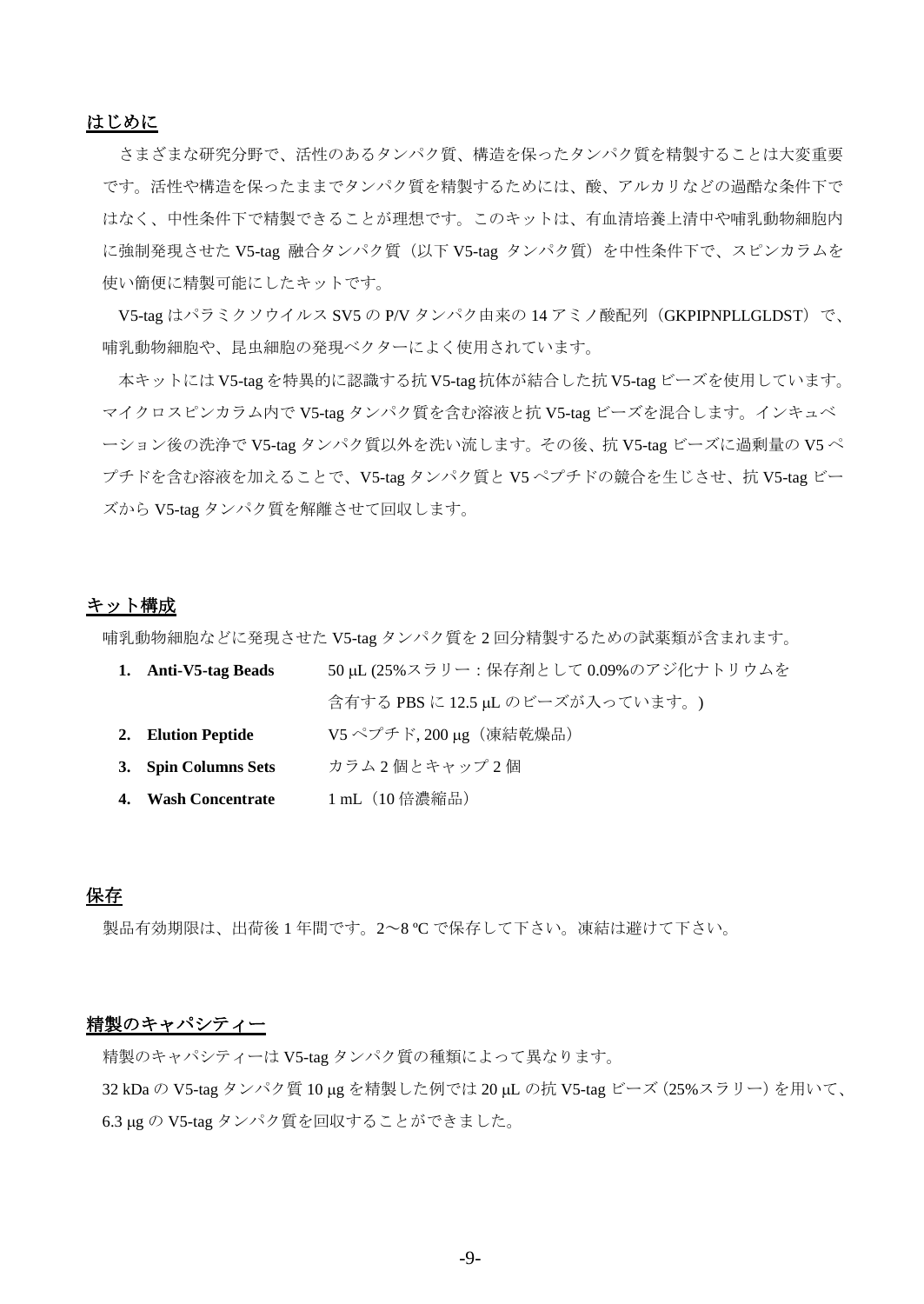#### 必要なもの(**Kit** 以外)

- 1.マイクロ遠心機 (15,000 x g まで遠心できるもの)
- 2.1.5 mL マイクロチューブ
- 3.ローテーター
- 4.PBS
- 5.細胞溶解バッファー
	- 細胞によって最適な細胞溶解バッファーの種類は異なります。

#### 試薬の使用可否表をご覧下さい。

自家製の例

20-50 mM Tris-HCl (pH 7.5) 又は HEPES-KOH (pH 7.5) 50-250 mM NaCl

- 5 mM EDTA
	- 1 % NP-40 又は Triton X-100
		- 必要に応じて Protease Inhibitor Cocktail を加えて下さい。
			- (例: SIGMA code P8340, PIERCE code 78415)

#### プロトコール

以下のプロトコールは 100-mm dish で培養した哺乳動物細胞で発現させた V5-tag タンパク質を精製す る場合の例です。V5-tag タンパク質の発現のレベルはさまざまです。発現させるタンパク質の種類、発現 系、細胞種、遺伝子導入用試薬あるいは培養日数などに影響されます。必要に応じて、哺乳動物細胞の培 養量や、抗 V5-tag ビーズの量、溶出ペプチド溶液の量を調整して下さい。

#### 試薬の準備

1.洗浄液

Wash Concentrate (10 倍濃縮品) を超純水で 10 倍希釈して下さい。

(例:0.1 mL の Wash Concentrate に 0.9 mL の超純水を加えて下さい。)

1 回の精製につき 1 mL の洗浄液を用意して下さい。

2.溶出ペプチド溶液

Elution Peptide (200 μg の V5 ペプチドを 100 μL の PBS に溶解後、凍結乾燥してあります)に 100 μL の超純水を加えて数回ピペッティングして溶解して下さい。 溶解後の溶出ペプチド溶液を保存する場合は適切な量に分注して(例:45 uL x 2 チューブ)、-20 ℃ に保存して下さい。凍結融解の繰り返しは避けて下さい。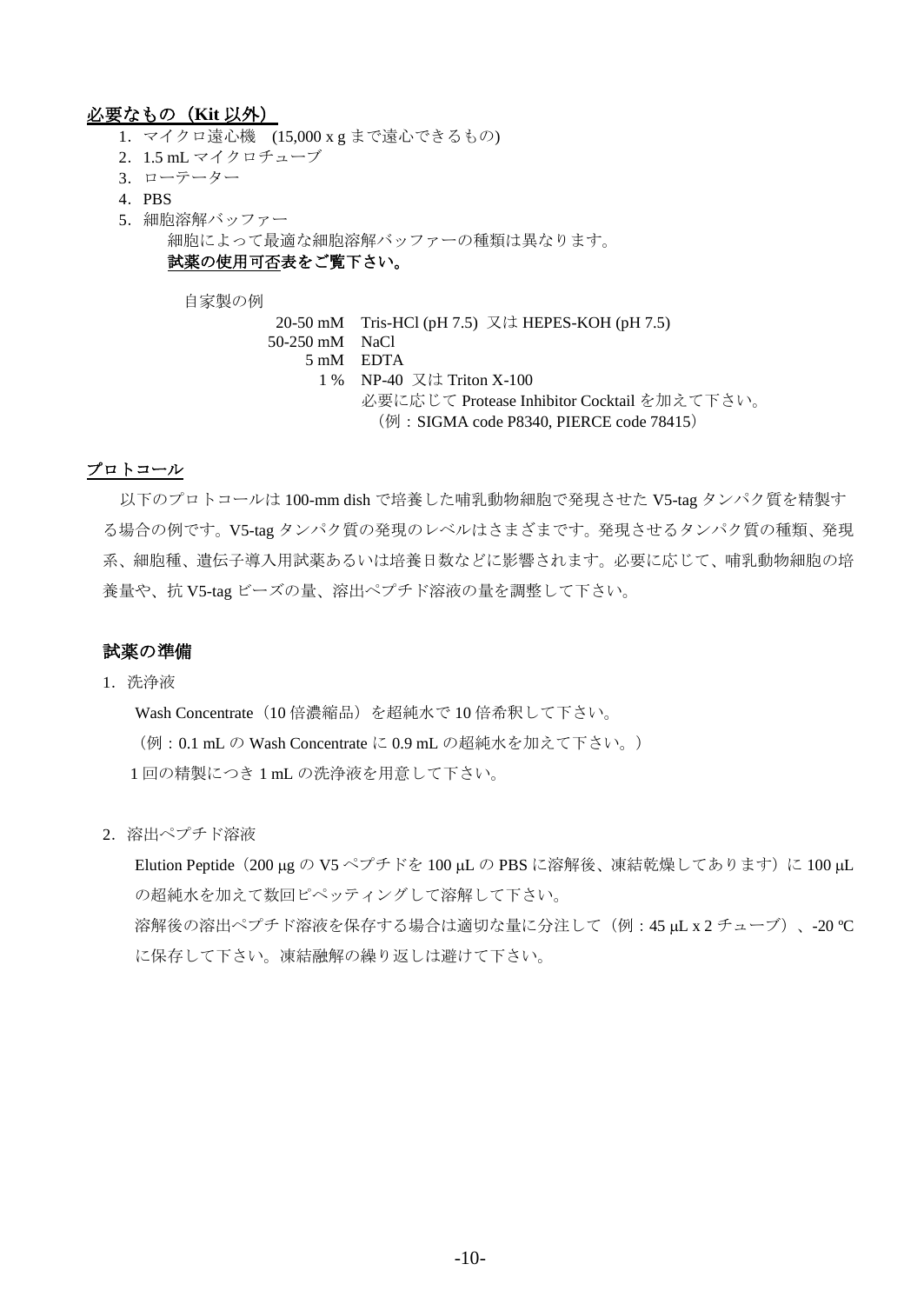#### 精製法の概略図(哺乳動物培養細胞からの精製)



#### **A.** 培養細胞からの精製(**V5-tag** タンパク質が細胞外に分泌されない場合)

#### (細胞抽出液の調製)

1. V5-tag タンパク質を発現させた細胞を 1.5 mL マイクロチューブに移します。

(必要に応じて、培養皿から細胞を剥がして下さい。)

- 2. 遠心チューブを 400 x g で 5 分間遠心後、上清を捨てます。
- 3. 冷却した PBS に細胞を懸濁します。
- 4. 遠心チューブを 400 x g で 5 分間遠心後、上清を捨てます。
- 5. 0.5 mL の細胞溶解バッファーを細胞ペレットに加え、ボルテックスします。
- 6. 15 秒超音波処理を行います。
- 7. 15 分間、氷の上に静置して下さい。
- 8. 15,000 x g、4 ºC で 5 分間遠心します。(上清を使用します。)

#### (**V5-tag** タンパク質の精製)

- 9. 細胞抽出液 (8. 遠心上清) 0.5 mL をスピンカラムに入れます。
- 10. 使用直前に抗 V5-tag ビーズの容器を指で弾き、転倒混和することで均一なスラリーにして下さい。 ボルテックスはかけないで下さい。
- 11. スピンカラムに抗 V5-tag ビーズのサスペンジョン 20 µL (5 µL ビーズ) を加え、キャップをします。
- 12. スピンカラムをローテーターにセットし、4 ºC で 1 時間穏やかに転倒混和します。 ご使用のローテーターにスピンカラムがセットできない場合は、ローテーターにセットできる適当な

チューブ (15 mL の遠心チューブなど)にスピンカラムを入れてセットして下さい。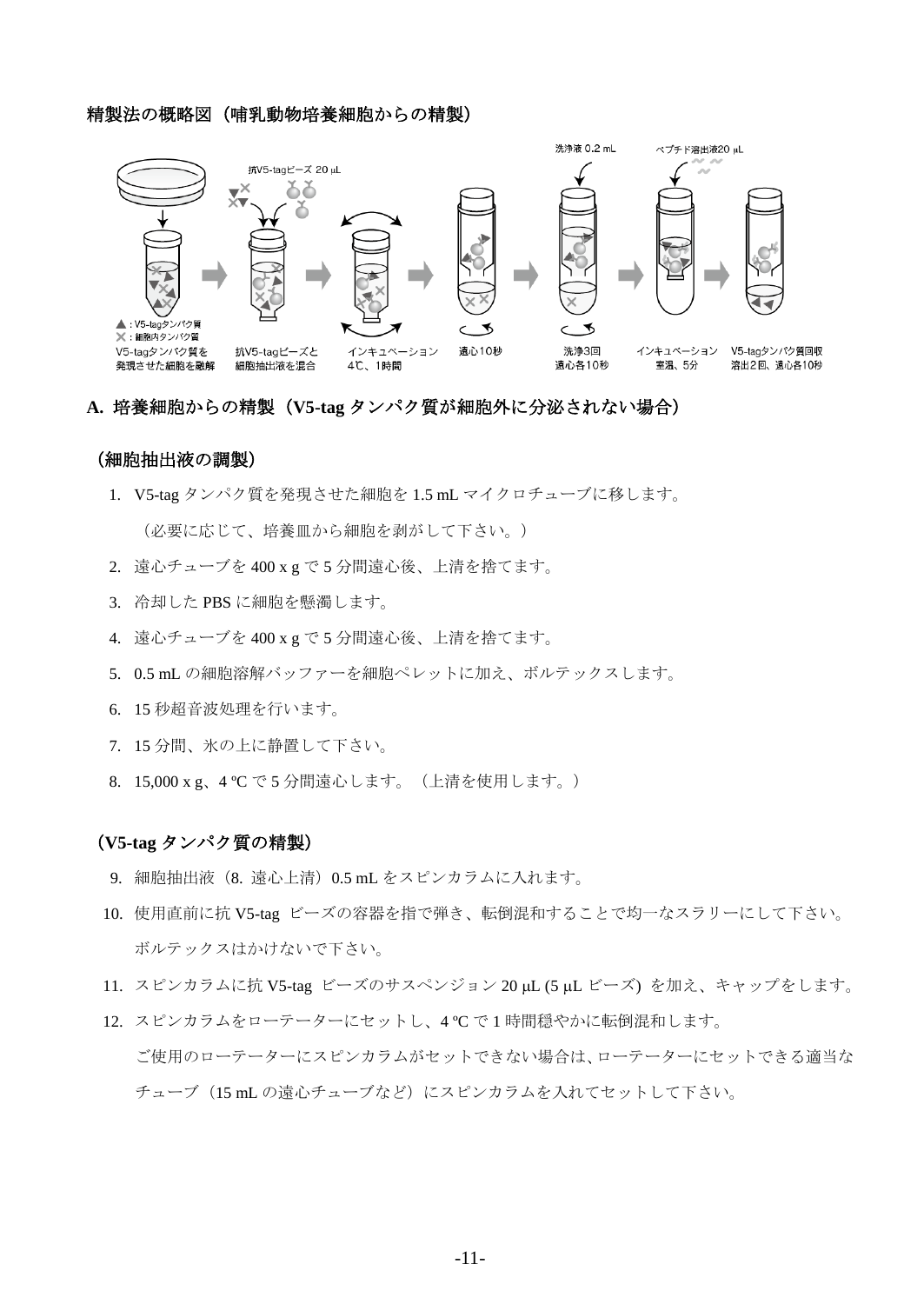- 13. スピンカラムの上のキャップをゆるめ、下のプラグを折り取ってください。(折り取った部分はカラ ムの下のプラグになりますので捨てないでください。) スピンカラムをマイクロチューブに入れて Flash で 10 秒間遠心します。マイクロチューブの液を捨てます(必要に応じて、後の分析のために取 っておきます)。
- 14. スピンカラムの上のキャップを取ります。下のプラグは外したままにしておきます。 スピンカラムをマイクロチューブに入れます。
- 15. スピンカラムに洗浄液を 0.2 mL 入れます。スピンカラムをゆすったりする必要はありません。 Flash で 10 秒間遠心しマイクロチューブの液を捨てます。これを 3 回繰り返します。
- 16. スピンカラムを新しいマイクロチューブに移します。
- 17. 下のプラグを閉めます。20 µL の溶出ペプチド溶液を抗 V5-tag ビーズに加えます。上のキャップを閉 めます。マイクロチューブの外から、数回、軽く指で弾いて溶出ペプチド溶液と抗 V5-tag ビーズを なじませた後、**5** 分間室温に置きます。その後、上のキャップ、下のプラグをはずし、Flash で 10 秒 間遠心し、溶出した V5-tag タンパク質をマイクロチューブに回収します。
- 18. 2回目の溶出を行います。再度 20 μL の溶出ペプチド溶液を抗 V5-tag ビーズに加えます。マイクロチ ューブの外から、数回、軽く指で弾いて溶出ペプチド溶液と抗 V5-tag ビーズをなじませた後、室温 に **1** 分置きます。(このときは上のキャップ、下のプラグははずしたままでかまいません。)Flash で 10 秒間遠心し、溶出した V5-tag タンパク質をマイクロチューブに回収します。
	- 17 と 18 のステップで溶出した V5-tag タンパク質は 1 つのチューブに合わせて回収してもかまいませ  $\lambda$

#### **B.** 培養上清からの精製(**V5-tag** タンパク質が培養上清に分泌されている場合)

- 1. V5-tag タンパク質を発現させた細胞の培養上清を 15 mL 遠心チューブに集めます。
- 2. 遠心チューブを 400 x g で 5 分間遠心して細胞を沈殿させます。
- 3. 培養上清を新しい 15 mL 遠心チューブに移します。
- 4. 使用直前に抗 V5-tag ビーズの容器を指で弾き、転倒混和することで均一なスラリーにして下さい。 ボルテックスはかけないで下さい。
- 5. 抗 V5-tag ビーズのサスペンジョン 20 μL (5 μL ビーズ) を培養上清の入った遠心チューブに加えま す。キャップをします。
- 6. ローテーターにセットし、4 ºC で 1 時間穏やかに転倒混和します。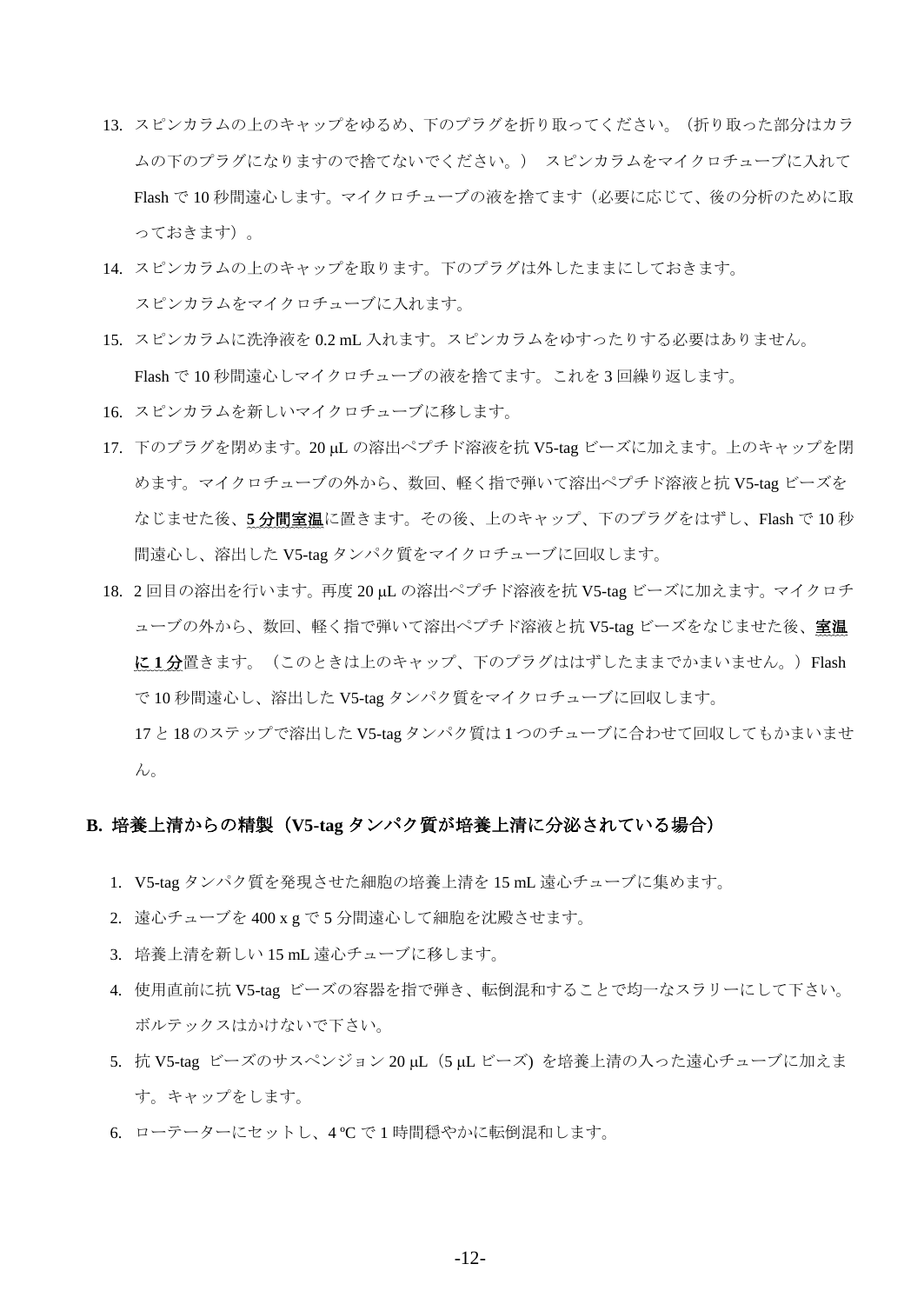- 7. 遠心チューブを 400 x g で 5 分間遠心します。上清を捨てますが(必要に応じて、後の分析のために 取っておきます)、上清を完全に除去しないで、100~400 uL は抗 V5-tag ビーズといっしょに遠心チ ューブの中に残しておきます。
- 8. 遠心チューブの中に残した 100~400 µL の培養上清と抗 V5-tag ビーズを、ピペッティングを数回繰 り返すことによって懸濁します。
- 9. 抗 V5-tag ビーズと 100~400 µL の培養上清の懸濁液を下のプラグを折り取ったスピンカラムに移し ます。(折り取った部分はカラムの下のプラグになりますので捨てないでください。)
- 10. スピンカラムの上のキャップはしません。スピンカラムをマイクロチューブに入れて Flash で 10 秒 間遠心します。マイクロチューブの液を捨てます(必要に応じて、後の分析のために取っておきます)。 スピンカラムの下のプラグは外したままで、マイクロチューブに入れます。
- 11. 以下、**A.** 培養細胞からの精製 **15**~**18** に従い、精製を行います。

#### 関連製品

| 3317     | V5-tagged Protein Purification Kit Ver.2                        | 20 purifications                                       |
|----------|-----------------------------------------------------------------|--------------------------------------------------------|
| 3318     | V5-tagged Protein Purification Gel Ver.2                        | $1$ mL $x$ $1$                                         |
| 3315-205 | V5-tag peptide                                                  | $2$ mg x 5                                             |
|          |                                                                 |                                                        |
| 3305A    | c-Myc-tagged Protein Mild Purification Kit Ver.2                | 2 purifications                                        |
| 3306     | c-Myc-tagged Protein Mild Purification Gel with Elution Peptide |                                                        |
|          |                                                                 | Gel: 1 mL x 1, Peptide: 1 mg x 5                       |
| 3300-205 | c-Myc-tag peptide                                               | $1 \text{ mg} \times 5$                                |
| 3306K    | c-Myc-tagged Protein PURIFICATION CARTRIDGE                     | $1$ mL $x$ $1$                                         |
|          |                                                                 |                                                        |
| 3310A    | His-tagged Protein Purification Kit                             | 2 purifications                                        |
| 3311     | His-tagged Protein Purification Gel with Elution Peptide        |                                                        |
|          |                                                                 | Gel: $1 \text{ mL} x 1$ , Peptide: $2 \text{ mg } x 5$ |
| 3310-205 | His-tag peptide                                                 | $2$ mg x 5                                             |
|          |                                                                 |                                                        |
| 3320A    | HA-tagged Protein Purification Kit                              | 2 purifications                                        |
| 3321     | HA-tagged Protein Purification Gel                              | $1 \text{ mL}$                                         |
| 3320-205 | HA-tag peptide                                                  | $2$ mg x 5                                             |
|          |                                                                 |                                                        |
| 3325A    | DDDDK-tagged Protein Purification Kit                           | 0 purifications                                        |
| 3326     | DDDDK-tagged Protein Purification Gel with Elution Peptide      |                                                        |
|          |                                                                 | Gel: 1 mL x 1, Peptide: 1 mg x 5                       |
| 3328     | DDDDK-tagged Protein Purification Gel                           | 5mLx1                                                  |
| 3325-205 | DDDDK-tag peptide                                               | $1$ mg x 5                                             |
|          |                                                                 |                                                        |
| 3326K    | DDDDK-tagged Protein PURIFICATION CARTRIDGE                     | $1$ mL $x$ $1$                                         |
| M215-3   | Anti-V5-tag mAb (OZA3)                                          |                                                        |
| M215-7   | Anti-V5-tag mAb-HRP-DirecT (OZA3)                               |                                                        |
|          |                                                                 |                                                        |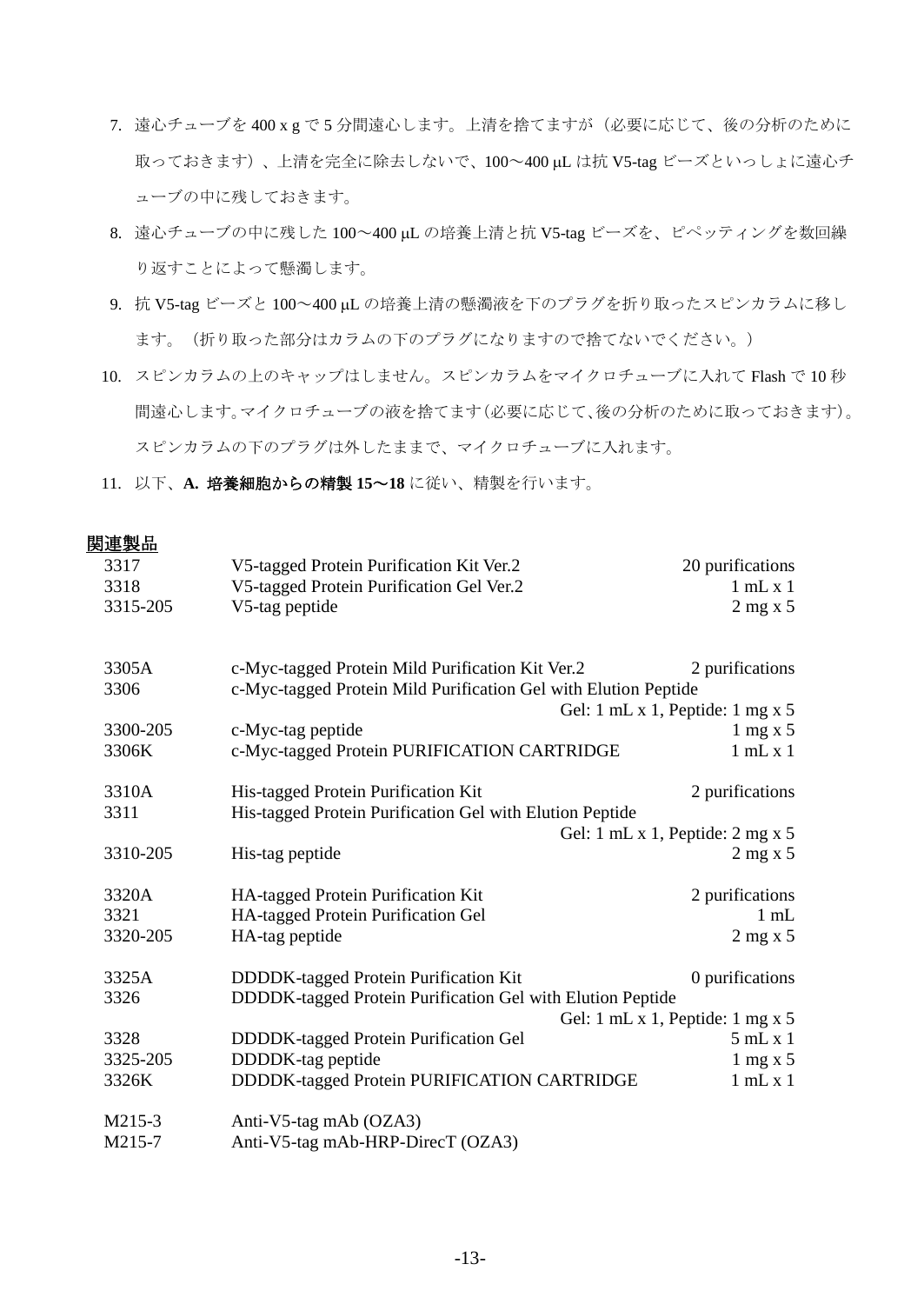## 精製の例 ①



C 末端 V5-tag TPO タンパク質の精製(SDS-PAGE クマシー染色)

ショウジョウバエ(*Drosophila melanogaster*)由来 Schneider No.2 細胞 の C 末端 V5-tag TPO タンパク質安 定発現細胞を Shields and Sang M3 Insect Medium/10% FCS 培地で 72 時間培養しました。その培養上清 1 mL からプロトコールに記載した方法で精製しました。比較のために、酸およびアルカリでの溶出も行いました。 各々の精製は同じ量の抗 V5-tag ビーズ (5 μL) と同じ量の溶出液 (20 μL x 2 回溶出をプール) を用いまし た。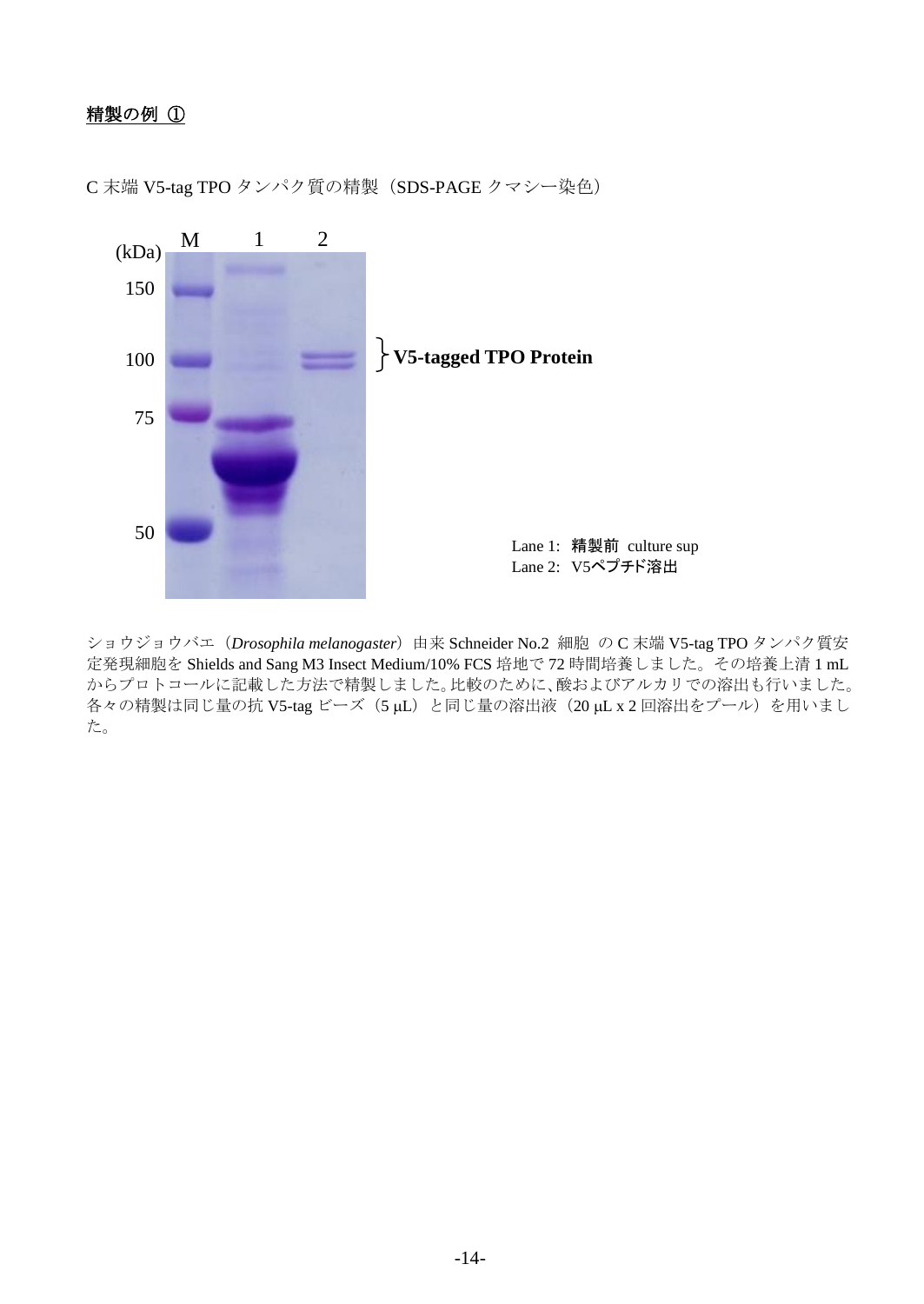## 精製の例 ②



N 末端 V5-tag β-Galactosidase の精製 (SDS-PAGE クマシー染色)と酵素活性の確認

ヒト胎児腎由来細胞株 (293T)に pcDNA-V5-B-Galactosidase プラスミド DNA をトランスフェクションし、 60 時間培養しました。細胞を細胞溶解バッファー(1 mL/100-mm dish)に溶解させ、プロトコールに記載し た方法で精製しました。比較のために、酸およびアルカリでの溶出も行いました。各々の精製は同じ量の抗 V5-tag ビーズ (5 μL) と同じ量の溶出液 (20 μL x 2 回溶出をプール) を用いました。

| ペプチド溶出液(本キット) :中性 |                                                                                  |  |
|-------------------|----------------------------------------------------------------------------------|--|
|                   | 0.1 M Glycine-HCl (酸溶出液) : pH 3.0 (溶出後ただちに 1 M Tris-HCl, pH 8.0 で中和)             |  |
|                   | 0.1 M NH <sub>3</sub> (アルカリ溶出液) : pH 11.3 (溶出後ただちに 1 N CH <sub>3</sub> COOH で中和) |  |

タンパク質の活性は精製後の V5-tag β-Galactosidase の酵素活性を X-gal 呈色反応で検定しました。